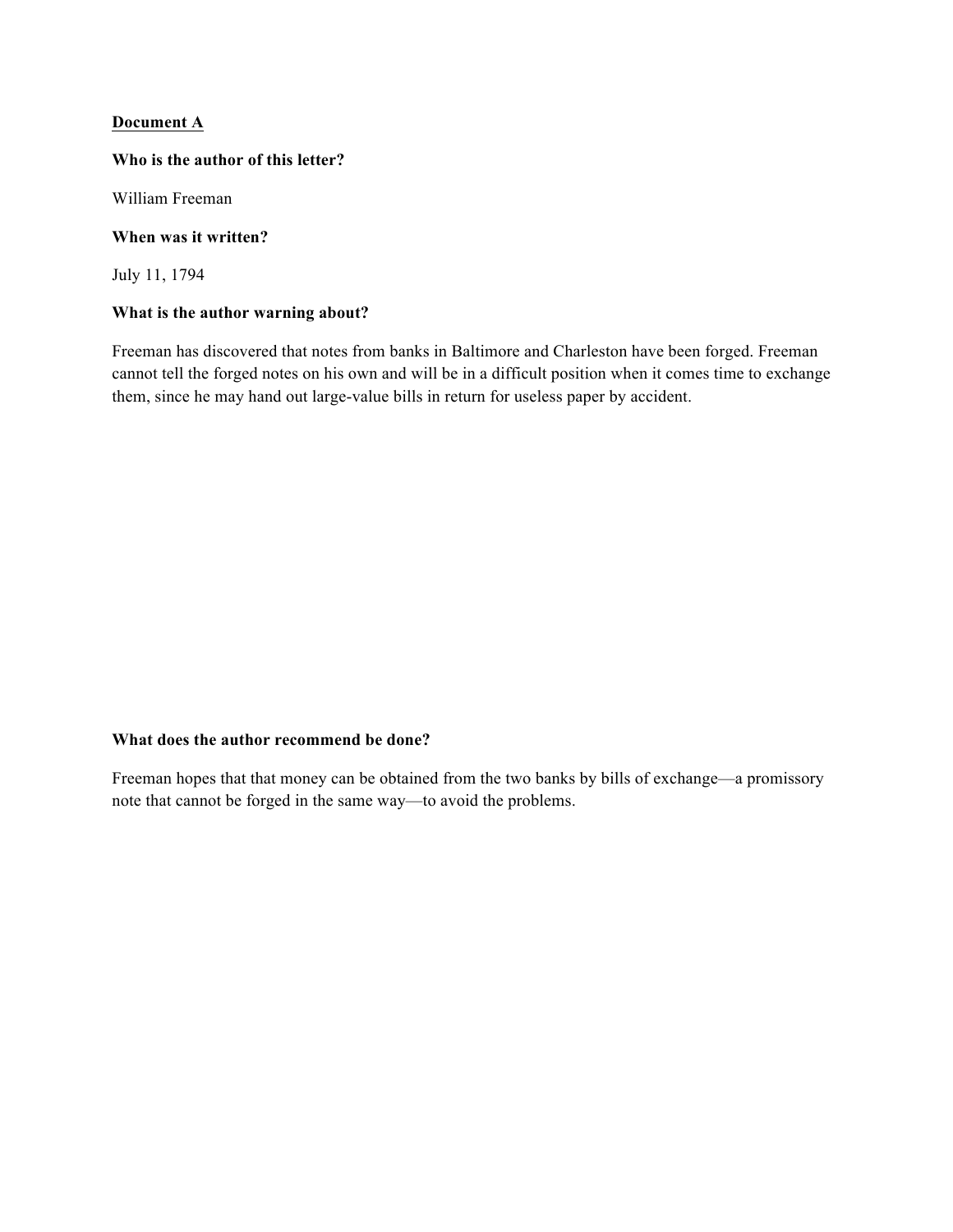# **Document B**

### **Who is the author of this letter?**

Elbridge Gerry, the early American politician whose salamander-shaped district in Essex County, Massachusetts, gave us the term "Gerrymander"

# **When was it written?**

March 16, 1785

### **What is the author warning about?**

Gerry has included a list of remittances and is worried that not all of them are genuine.

# **What does the author recommend be done?**

He asks Samuel Hodgdon of the Quartermasters Office, to verify that they are genuine. Hodgdon notes that one of the certificates for \$400 (a substantial sum of money in 1785) is indeed a forgery.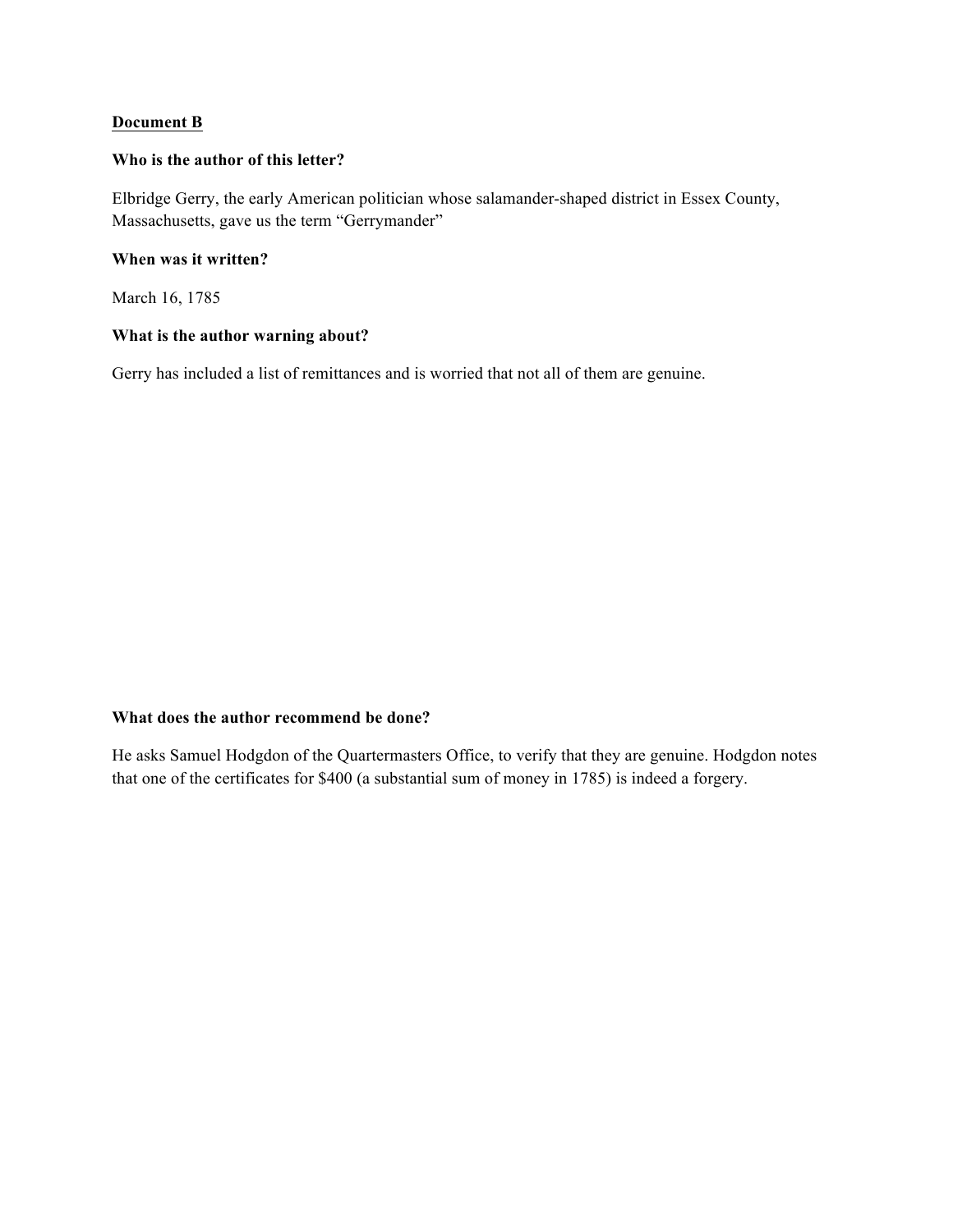# **Document C**

### **Who is the author of this letter?**

James Howell

### **When was it written?**

June 28, 1786

# **What is the author warning about?**

Howell notifies the recipient that several certificates of payment were brought to them at the War Office. Howell and Samuel Hodgdon examined the certificates and found them all to be counterfeit.

# **What does the author recommend be done?**

Howell proposed to keep the certificates as evidence. Hodgdon assured him that he knew the person who had received him and that no damage would come to the United States if they were returned. (Presumably Hodgdon knew that the recipient would not try to pass off the forged certificates to some unsuspecting neighbor.)